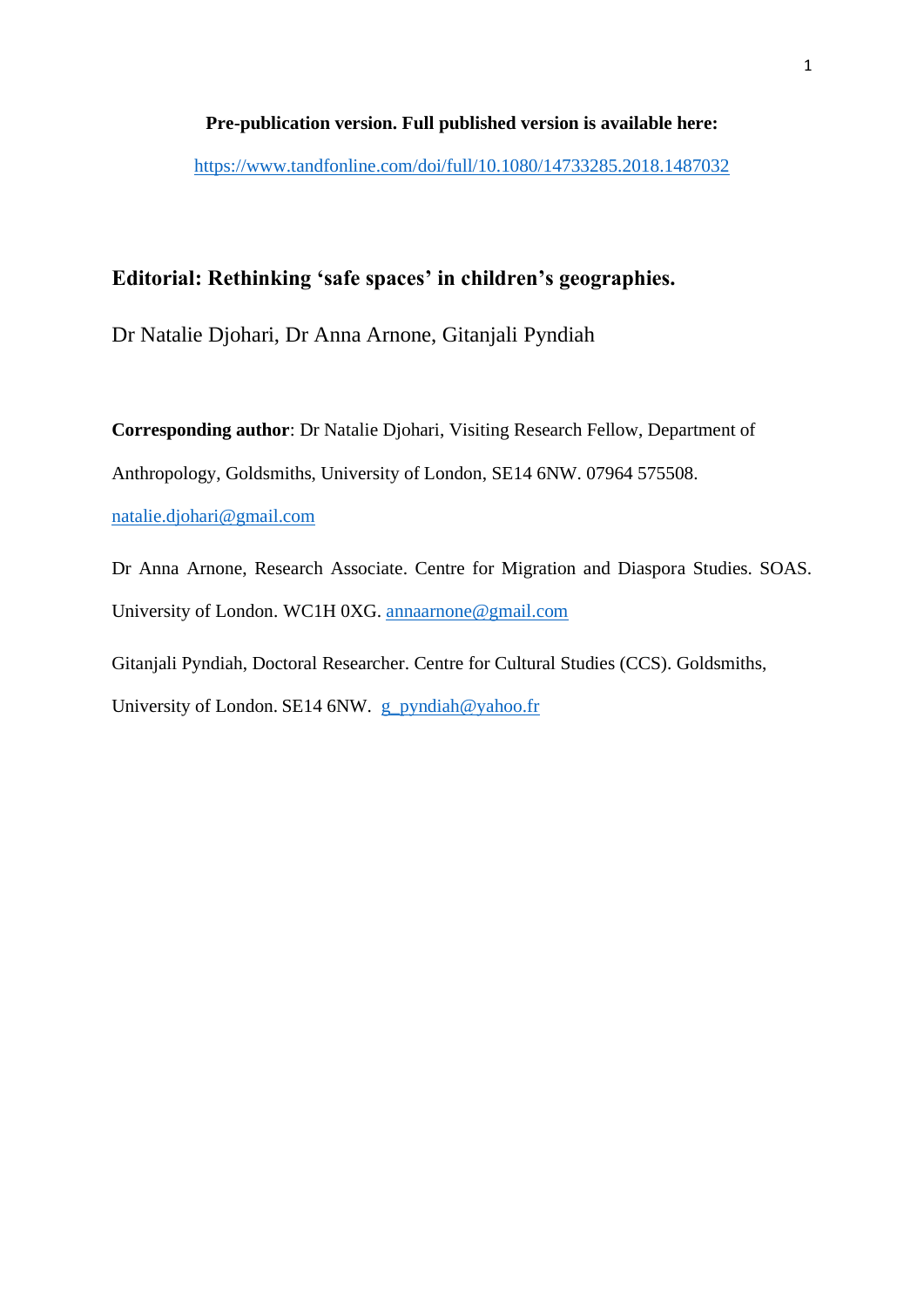## **Rethinking 'Safe Spaces' in Children's Geographies.**

In this editorial we provide a preliminary definition of 'safe spaces' before exploring how the collected authors have taken a fresh approach to understanding 'safe spaces' though a geographical lens. Until now, the material 'location' of safe spaces have remained under theorised, but by turning attention to how children and young people co-produce and bring safe spaces into being through their situated practices, this Special Issue provides rich ground for re-evaluating why places 'matter' in children's lives. This editorial maps out those common threads that are uncovered across a diverse collection that spans playful protest in Johannesburg, family food struggles in Warsaw, to the theatrical parodies of second generation Somali youth in London.

**Keywords:** safe spaces; emotional geography, affect, play, free expression, methodology

In recent years a number of controversies have led to a public debate over what 'safe spaces' mean and if they should be encouraged and protected. As a consequence a negative perspective has emerged fuelled by public and media interest, which equates safe spaces with a restrictive form of 'political correctness' that curtails freedom of speech and debate. Safe spaces are negatively portrayed as sanitised forums for a 'snowflake generation' (Thompson and Sylvester 2017) or else the unpoliced forums for radicalisation (BBC News 20th Sept 2017). This narrowing of safe spaces to the rights and wrongs of 'free expression' obscures its broader origins within psychology, education and the subaltern activism of early feminist and LGBT groups. In reality, 'safe spaces' describes a diverse set of social and therapeutic practices and conditions that can be found throughout social institutions and informal networks, emerging in education, youth work, and therapeutic support groups, in addition to activists seeking to raise consciousness or encourage political mobilisation. Given this diversity, no single definition of safe spaces is quite appropriate. Instead we have identified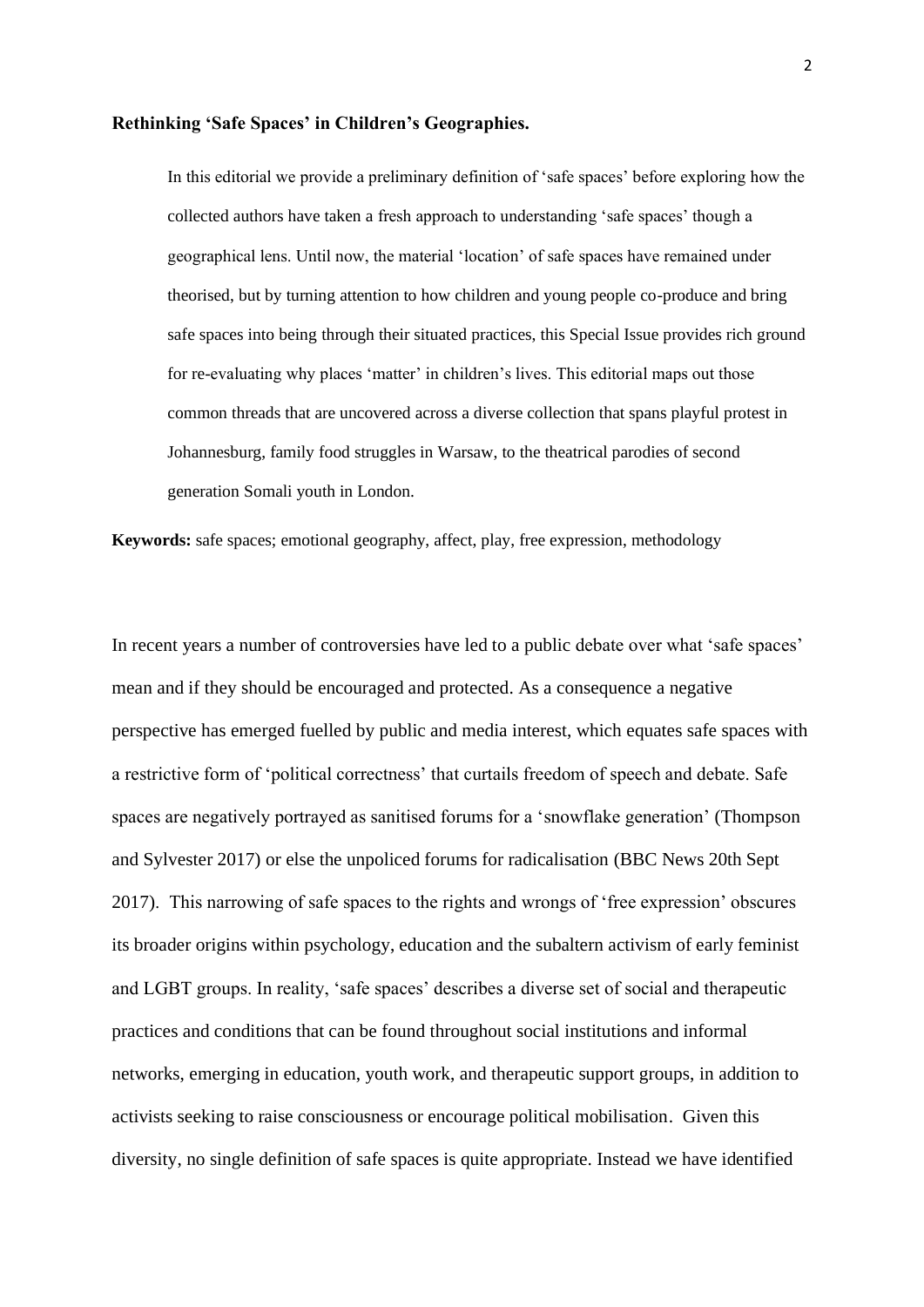three common threads that vary in importance and application depending on ones' vantage point.

In its simplest form, 'safe spaces' describe locations of physical safety that are 'free from harm' (The Roestone Collective 2014). Such spaces have become significant in understanding children's lives given how they are increasingly subject to surveillance and restricted freedom of movement by a risk adverse society fearful of children as both perpetrators and 'victims' of unsafe environments (Karsten 2005; Monahan 2006; Rudner 2012). Safe spaces also describe the social and emotional conditions required for 'psychological freedom' (Fry 1987) – freedom to try new ideas, to experiment with identities and ways of being, to make mistakes while learning – essentially describing the conditions necessary for discovery, play and creativity (Hancock and Gillen 2007). It is a definition that is often found in educational context, associated with the intellectual and emotional safety required for learning (Butcher and Manning 2005). Finally, safe spaces describes the conditions required to facilitate 'free expression'. This includes those spaces perceived to be free from the dominant hegemonies that silence or restrict subaltern groups (Boostrom 1998; Fetner *et al* 2012).

In the latter definitions, 'safe spaces' are imaged as psychosocial, experiential spaces (Stengal and Weems 2010), where one feels secure enough to explore and take risks; where trauma survivors feel 'safe enough' to share their experiences; where alcoholics may speak without feeling judged; where children might push themselves outside of their 'comfort zone' to learn something new; and where people can speak out about aspects of their live they may otherwise self-censure to avoid social criticism. Exploring how safe spaces are created and used can therefore deepen our understanding of the situations and environments which enable children and young people to express themselves, to play and experiment with multiple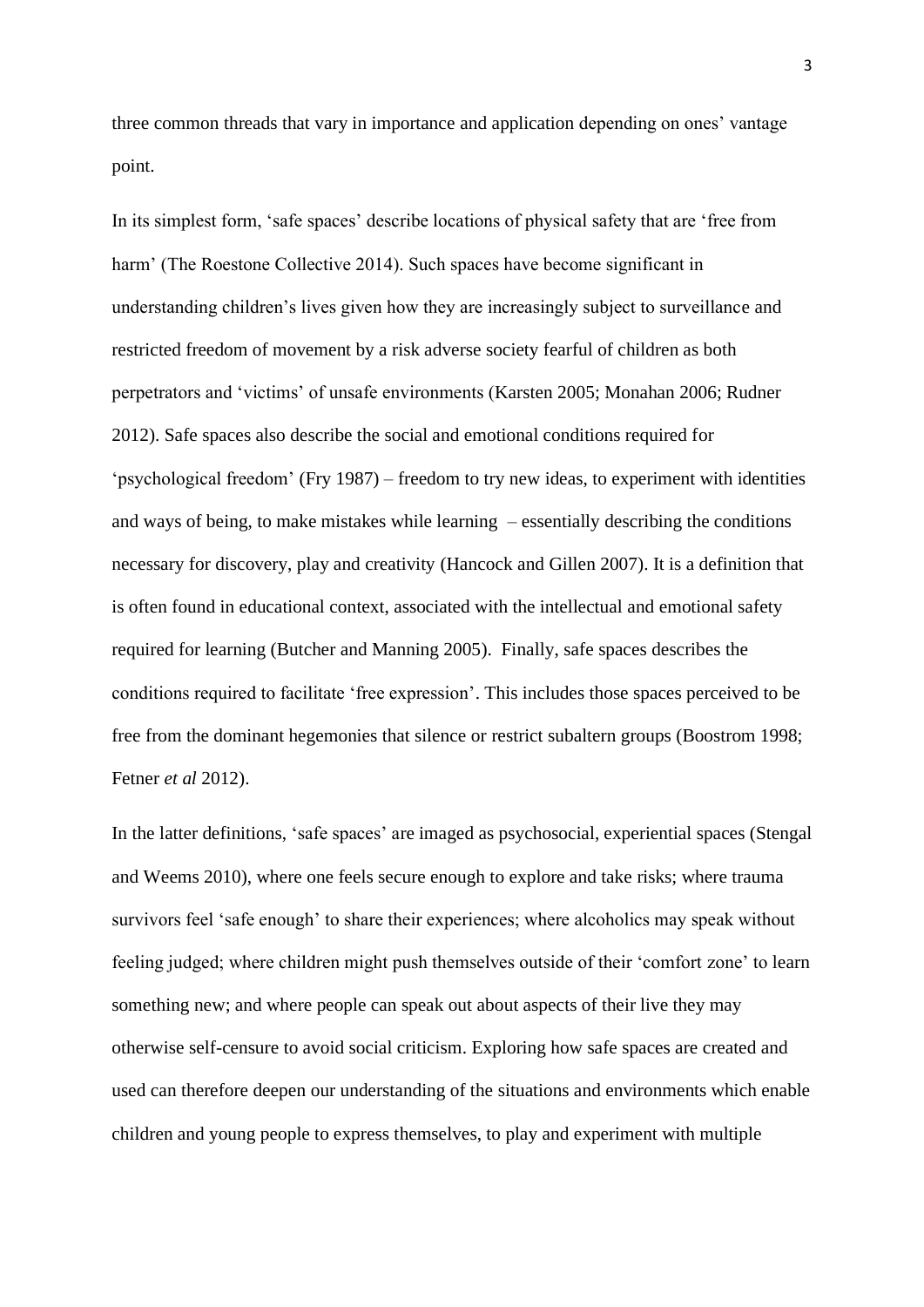selves, and to resist, negotiate, escape or rewrite the social and structural pressures that influences control over many aspects of their lives.

And yet, a fundamental aspect of 'safe spaces' remain under theorised: namely how do 'spaces', as physical, material or even imagined environments located in broad social and political webs, impact on the creation and experience of safe spaces? It is fitting then that this Special Issue finds its home in the debates and discussions foregrounded within *Children's Geographies*, in order to rethink 'safe spaces' through a geographical lens.

There have been significant developments in how we think about emotional and affectual geographies (Horton and Kraftl 2006; Pile 2009; Deleuze and Guttari 2008), and the porous location of bodies and objects within and through spaces (Merlau-Ponty 1945; Heidegger 1953; Ingold 2000). It is no longer wise to think of space as simply the background to human action. Instead across the social sciences, research orientated to understanding the significance of place has been exploring how practices, identities and experiences emerge through, rather than apart from, the world we live in. In *Children's Geographies*, Horton and Kraftl (2006) have called for greater attention to the affective qualities of space, to consider 'space' as a 'verb' of becoming (86), and Anderson and Jones (2009) have encouraged us to look more closely at our 'emplaced methodologies'.

If we perceive the relationship between people, objects and place to be mutually constitutive, part of embodied practices that generate and rework meaning through an ongoing dialectic process (Casey 2001; Horton and Kraftl 2006), then how might we rethinking what 'safe spaces' look like in children's geographies? How do 'safe spaces' emerge with(in) the world? How does the materiality of these lived spaces influence children and young people's ability to express emotion or to 'feel' comfort? How do they facilitate the freedom to explore, create or play?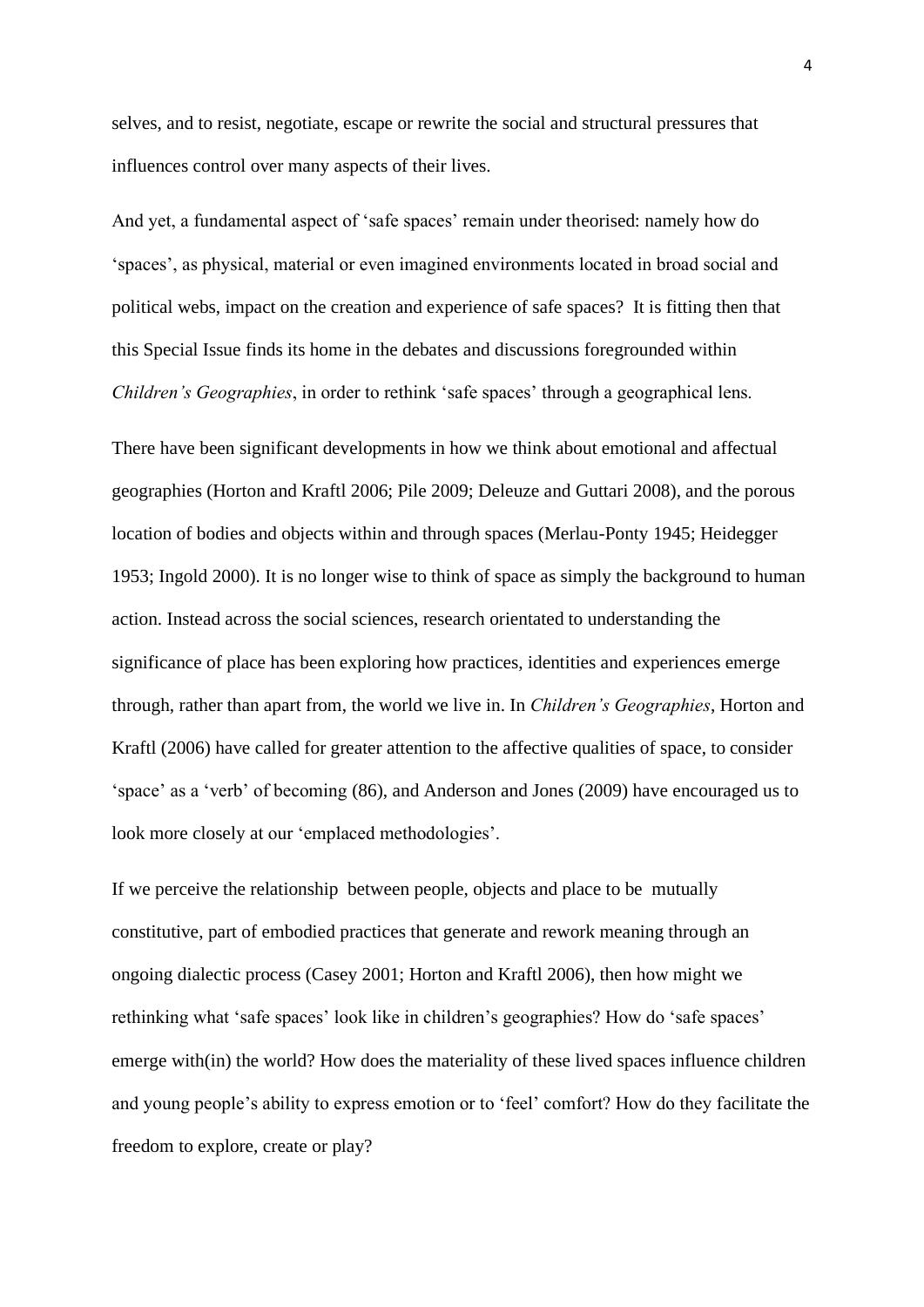In this Special Issue, all the authors have turned their attention to the 'spatial' element of safe spaces. In doing so we re-evaluate the significance of safe spaces when viewed as an emplaced practice that emerges through children and young people's ongoing, evolving relationships with the material and social world.

In the first article for this collection, Djohari, Brown and Stolk explore how safe spaces emerge in the affectual geographies of waterscapes. They focus on how disaffected young people 'escape' their troubling experiences through recreational fishing. But it is not 'nature' or 'green spaces' themselves that are identified as having a therapeutic value. Instead it is how young people interact with(in) the natural landscape, though the situated, embodies practices of angling, that generates the 'comfort' of the bankside. Most significant for advancing our understanding of safe spaces, Djohari, Brown and Stolk stress that it is what people to 'do' and their interaction with space that explains how and why 'safe spaces' become mentally, physically and emotionally restorative. In this case, waiting and watching for fish is experienced as a mental and physical 'attunement' to the ongoing stimuli of the present that becomes totally absorbing. The bankside emerges then as respite from a difficult life because it is a place where young people do not have to think or worry, where they can enter into a flow state and just 'be'.

How safe spaces are continually brought into being through young people's actions and interactions with the world around them, those assemblages or what Anderson (2012) describes as 'practice-centred becomings', runs throughout the papers in this collection (2012: 575) As the contributors demonstrate, safe spaces make little sense divorced from the material and social relationships that compose young people's lived experiences.

In this issue, Irving and Lee, draw our attention to the 'enchanted' playscapes that are created through children's *living relationships* with the surrounding East Anglian fenland. Through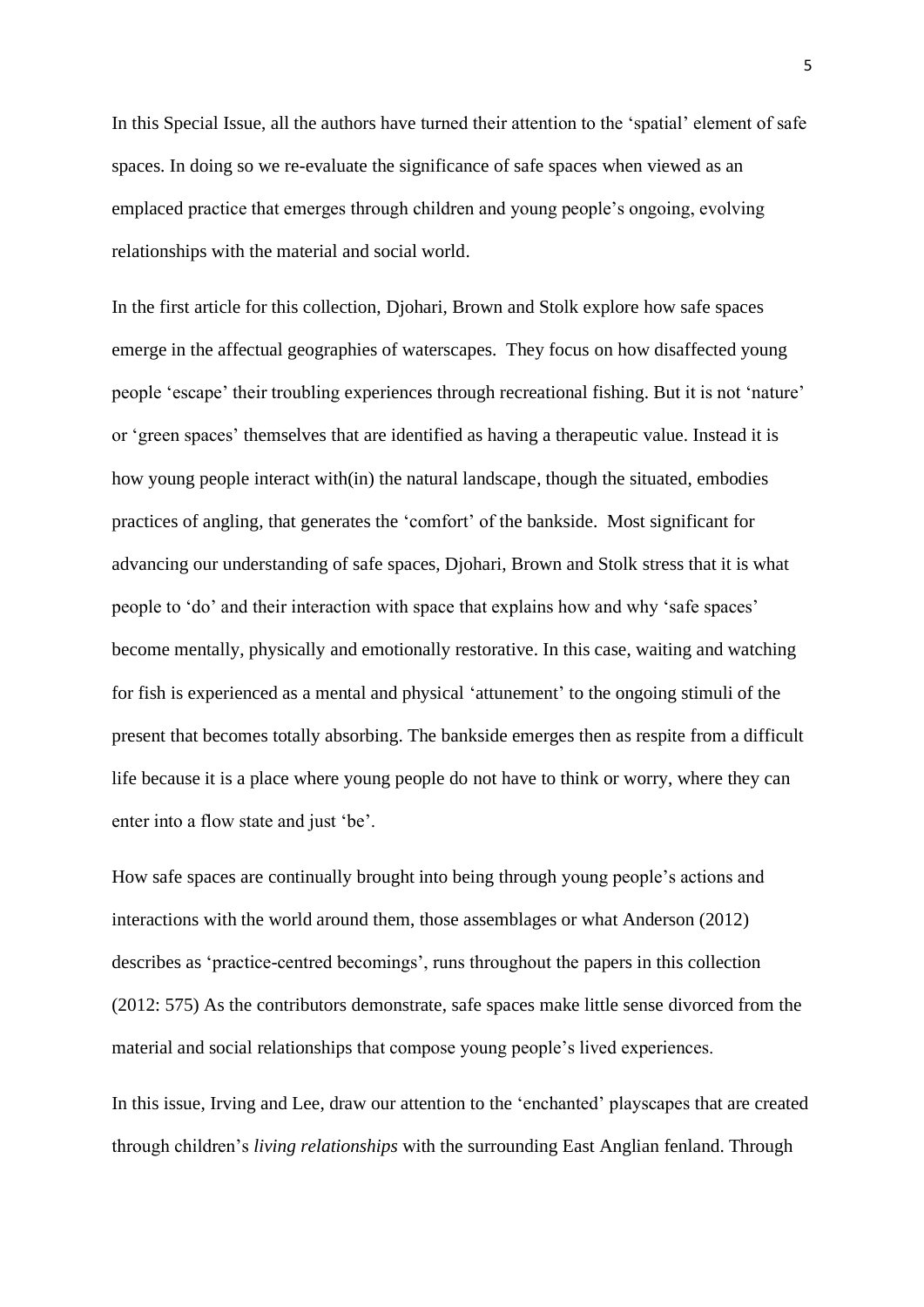the visceral experiences of puddle splashing, ditch jumping and den building children are rooted with the places where they live. Because of this, far from the dangerous 'wild' of outside, 'home' stretches out into the fenland, becoming places of refuge and personal space away from adult eyes. The surrounding fen landscape is recognised by the children as a 'safe space' precisely because they are made social as *lived* spaces through play.

Santos, Anderson and Hutchinson continues this focus on play as a means of engaging with a lived space in their exploration of the playful appropriation of public spaces though 'pop-up' play events in Johannesburg. Children engage with the city through their playful encounters: they build 'fox' dens that echo awareness of the changing cityscape, but also demand spatial justice by making visible their need for safe play spaces. Significantly, Santos, Anderson and Hutchinson draw our attention to how children and adults co-create safe spaces. Children need adults to facilitate a time and space to play, sometimes they need them to play alongside, and at others to leave them to play alone. It is through the interaction of playworkers and children *together* that the den making in these pop-up play events is given folklore meaning and emerges as a critique of spatial politics.

This emphasis on co-creation runs throughout the collected paper. In Irving and Lee, we see how children's mobility through the fenland is not independent but social: they wonder through the routes first encountered and constituted by family and friends. Going on dog walks or blackberry picking become the scaffolding for later exploring these same routes on their own. Similarly coaches introduce young anglers in Djohari, Brown and Stolk, to watercraft as a way of 'seeing' and knowing with(in) waterscapes that opens their senses to a different way of being in the world. Those same young anglers then go on to spend time with family members, co-experiencing and co-weaving that bankside world together as a means of repairing strained familial relationships.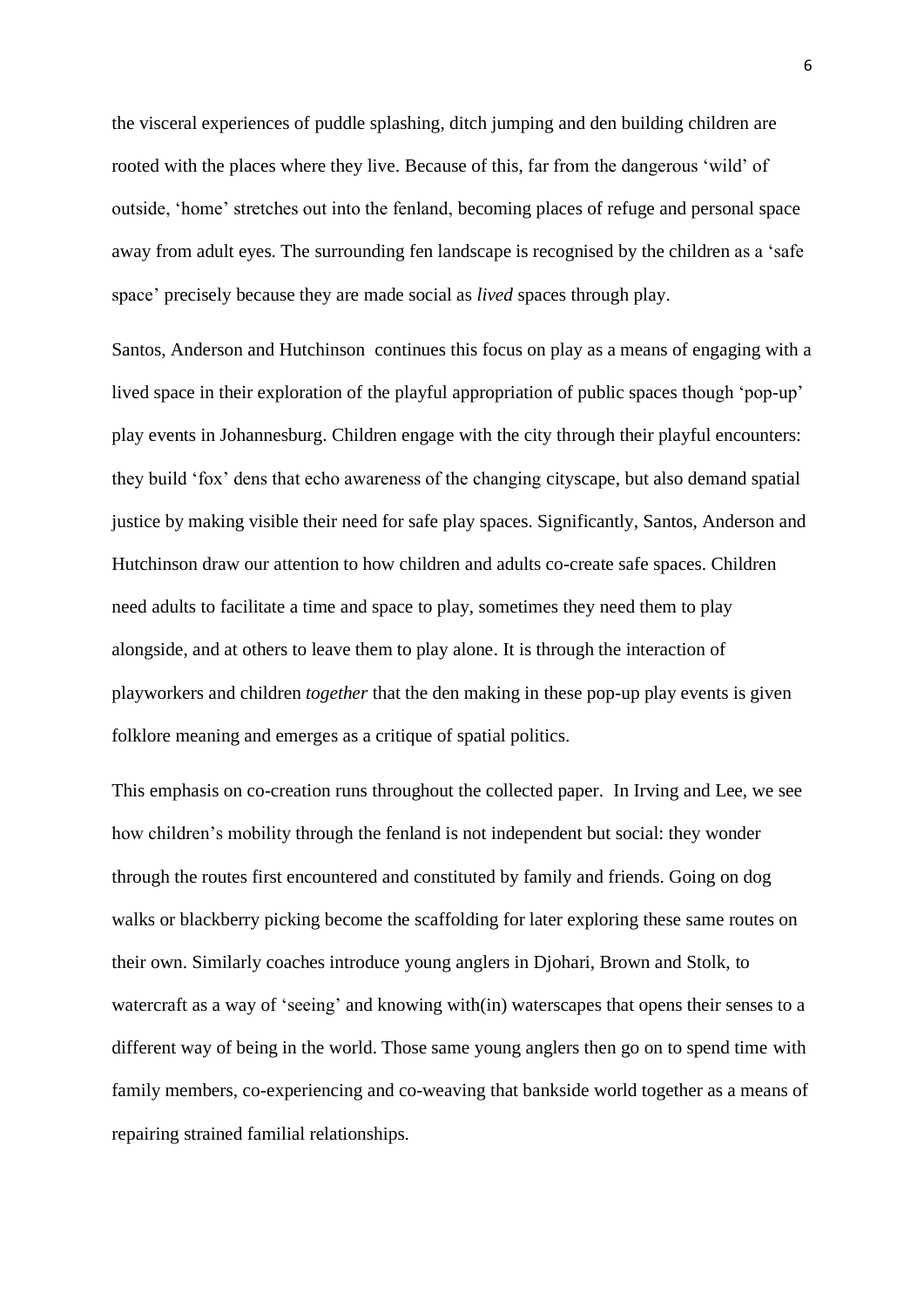In Boni's article we see this emphasis on the co-creation of safe spaces emerging in food practices within family homes in Warsaw. For Boni, safe spaces are about opportunities for expression and a degree of autonomy over what one can and cannot do. In a situation where food choices are restricted by parental surveillance, children find ways to negotiate, and control when, what and where they eat. Food becomes an expression of safe spaces: hiding in a room eating hidden chocolates expresses autonomy but also the continuation of a nurturing relationship with grandparents 'allies' that provided the sweet treats. Boni goes on to suggest that awareness of food as an expression of safe spaces can also attune researchers into knowing when they are 'let in' to children's safe spaces  $-$  in Boni's case being offered a share of the contraband.

Fay continues this focus on how relational understandings of safe spaces might impact on research methodology in her exploration of children's reactions to corporal punishment in Zanzibar schools. Exploring how children, safety and spatiality intersects with place and personhood, she questions the assumption that schools might be 'safe spaces' for research or that 'child friendly' participatory methods can successfully facilitate children's free expression in this context. Through critical reflection on her own fieldwork methods, Fay demonstrates how place and personhood are mutually constructed. Children are relational subjects not individual ones: the social networks that define their lives also matter to them, so they cannot easily detach themselves from the social expectations placed on them. Fay calls for a focus on personhood to better understand what constitutes safe research spaces and how social expectations might limit children's participation and free expression within research.

The significance of a relational understanding of safe spaces attuned to expectations and personal histories is taken one step further by our two final contributing authors. For Pyndiah, 'safe spaces' emerge and are most visible in classrooms when there are opportunities for emotional exchange. Her paper proposes that deeper engagement with complex subjects such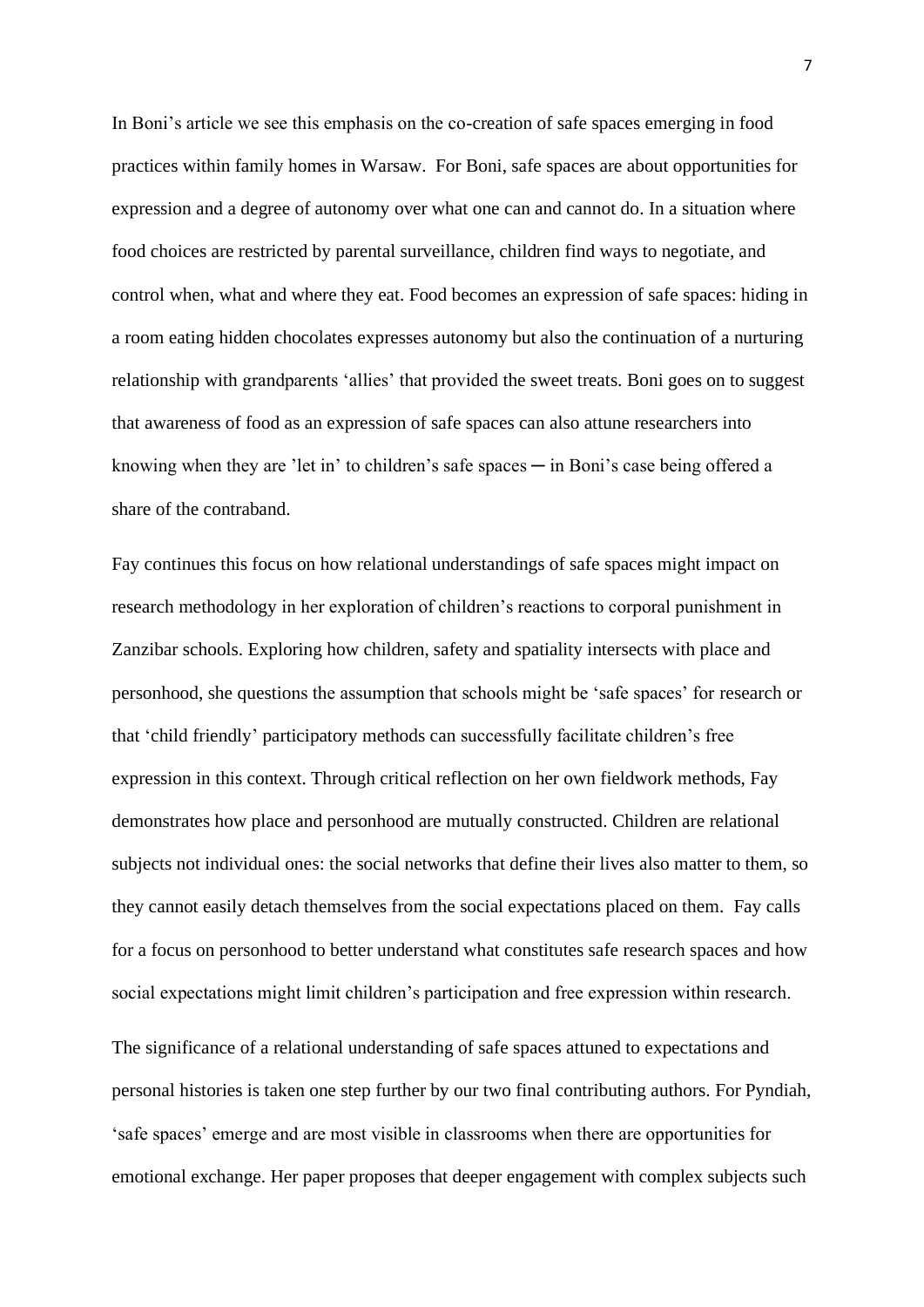as contested histories, requires the provocation, recognition and expression of fears, doubts and anxieties to be shared in learning environments. However, 'safe' emotional spaces within classrooms are not experienced equally. In learning about the British Empire and World War Two, some students at a London school begin at a disadvantage and find themselves unable to freely express the doubts or conflicts that emerge from their differing colonial heritage. We learn from Pyndiah that safe spaces are dynamic, emerging in the informal spaces of learning created in the collision between what teachers do and the existing informal knowledge and experience of students. In Pyndiah's paper, and indeed we see similar among the anglers of Djohari, Brown and Stolk, safe spaces are temporal. Safe spaces are continually forming and reforming depending on changing relational configurations and personal histories. As such we cannot assume that what becomes a safe space for one person may be experienced the same for another.

The relational temporality of safe spaces is exemplified in Gembus's paper on the plays created by Mustaqbal, a second generation Somalian youth group based in London. The safe spaces created by Mustaqbal are not physically located but a property of a relationship, found in the liminal gap that opens up between each other and their audience during their performances. They play with the carnivalesque and surreal element of their lives both on and off stage, using humour and parody to open up intergenerational dialogue on issues they would never discuss with their parents face to face. These performances are also a playful a way to break and remake their fractured selves in order to view their conflicting identities from multiple angles. For Gembus safe spaces are not anchored to 'place' but are created in the moment through performative dramatisations. While other papers in this issue stress the significance of the material and tangible to understanding the significance of 'space' in safe spaces, Gembus's paper acknowledges the fleeting, the spontaneous and the emergence of unanchored spaces.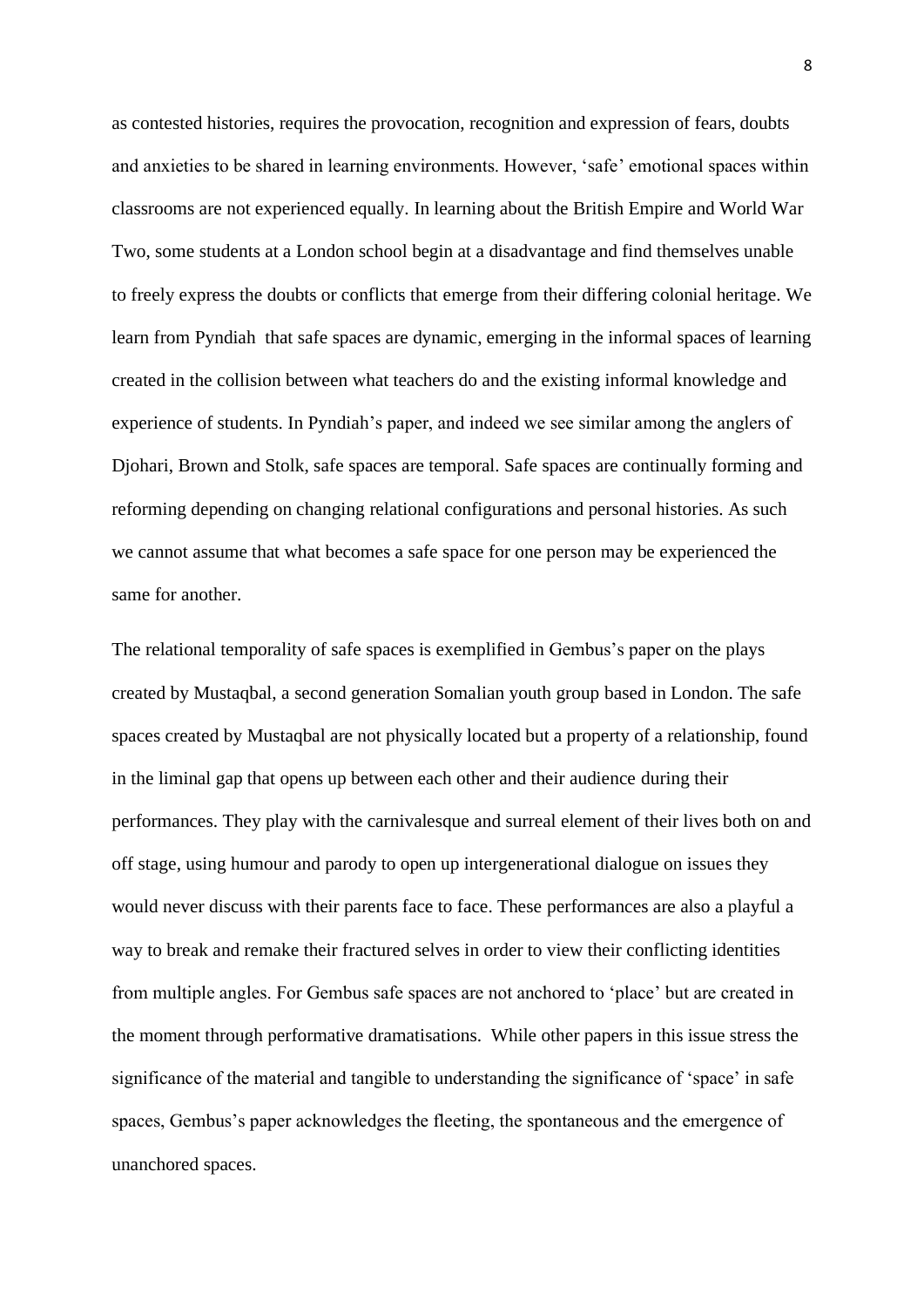All the collected papers in their Special Issue exemplify how 'safe spaces' are not fixed 'places' but ongoing, evolving, dynamic relationships that emerge through people's active interaction with(in), through, and alongside the material and social world. Echoing Horton and Kraftl (2006), a safe space is best thought of then as a 'verb of becoming', it describe a dynamic social and material relationship, a way of being and interacting that continually makes the conditions required for free expression, playful exploration or escape. By pushing this perspective to the foreground, our intention in this Special Issue is to demonstrate the *active* way children and young people shape and reshape safe spaces, rather than be subject to them. They do not do this in isolation: safe spaces are co-created, co-imagined and coexperienced, born out of ongoing, renewing and ever evolving relationships with others. These relationships are shaped by prior histories and memories, both personal and collective, within a changing socio-political landscape. Consequently, we cannot assume that the experience of being in a safe space, and indeed the very emergence of such 'locations', is shared by everyone just because a group shares a physical space, demographic or common cause.

Accepting that safe spaces are made in the convergence between what people do, the material world they interact with and the presence and absence of other co-creators, means we can also begin to see safe spaces as something mobile and temporal, moving in and out of existence with people and practices. Such a perspective challenges us to not only think about how children and young people can be better supported in society, but also how we as researchers need to continually assess our research locations in order to better enable children and young people to express their views and opinions.

To understand safe spaces is to understand something about affective geographies: that they 'matter' to children and young people because of how they can be knowingly used to transform feeling states, to express and grapple with multiple conflicted selves or feel secure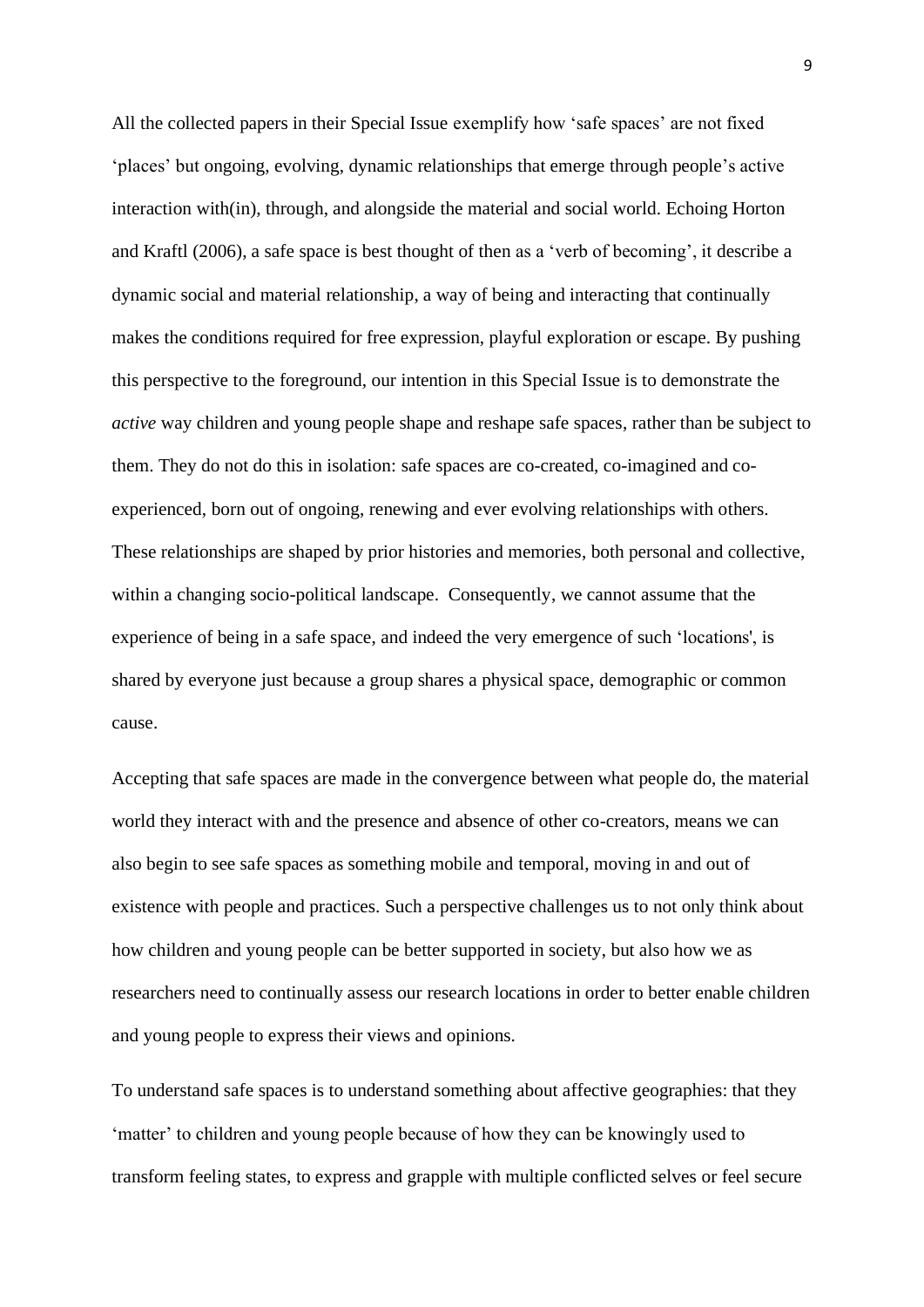enough to explore and take risks. Attuning ourselves to the safe spaces that are formed, however fleeting, by children and young people offers us a fresh lens for investigating how young people actively experience, transform and express emotionally complicated lives.

Anderson, Jon and Katie Jones. 2009. "The difference that place makes to methodology: uncovering the 'lived space' of young people's spatial practices". *Children's Geographies,* 7(3): 291-303.

Anderson, Jon. 2012. "Relational places: the surfed wave as assemblage and convergence". *Environment and Planning D: Society & Space* 30 (4): 570─587

BBC News. 2017. "Theresa May warns tech firms over terror content". *BBC News Online,* 20 Sept 2017.<http://www.bbc.co.uk/news/uk-politics-41327816>

Butcher, Katherine and M. Lee Manning (2005) "Creating Safe Schools". The Clearing House 79 (1): 55–60.

Casey, Edward S. 2001. "Between Geography and Philosophy: What Does It Mean to Be in the Place-World?" *Annals of the Association of American Geographers* 91(4): 683- 693.

Deleuze, Gilles and Félix Guattari. 1981. *A Thousand Plateaus: Capitalism and Schizophrenia*. Minneapolis: University of Minnesota Press.

Fetner, T; Elafros, A; Bortolin, S and Drechsler, C. 2012. Safe Spaces: gay and straight alliances in high schools. *Canadian Review of Sociology* 49 (2): 188-207

Fry, Anthony. (1987*) Safe Space: How to Survive in a Threatening World,* London: J.M. Dent & Sons Ltd.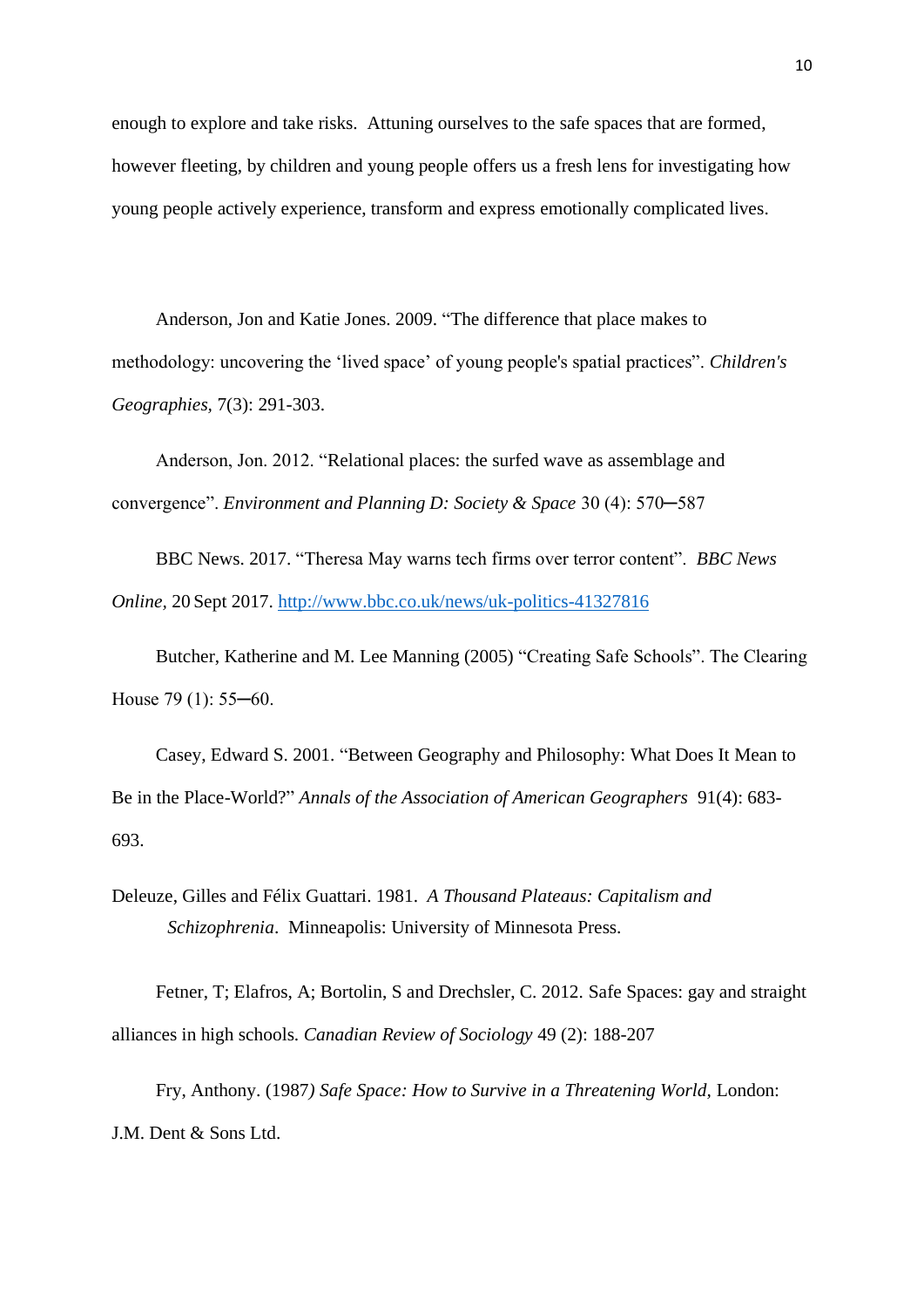Hancock, Roger and Julia Gillen. 2007. "Safe Places in Domestic Spaces: Two-Year-Olds at Play in their Homes". *Children's Geographies* 5 (4): 337-351.

Harker, Christopher. 2005. "Playing and affective time-spaces". *Children's Geographies* 3 (1): 47-62.

Heidegger, Martin. [1953] 2010. *Being and Time.* New York: State University of New York Press.

Horton, John and Peter Kraftl. 2006. "What else? Some more ways of thinking and doing 'Children's Geographies". *Children's Geographies* 4(1): 69─95.

Ingold, Tim. 2000. *The Perception of the Environment. Essays in livelihood, dwelling and skill.* London: Routledge.

Karsten, L. 2005. "It All Used to be Better? Different Generations on Continuity and Change in Urban Children's Daily Use of Space." *Children's Geographies* 3 (3): 275–290.

Merleau-Ponty, M. (2012 [1945]) *Phenomenology of Perception*. London and New York: Routledge.

Monahan, Torin. 2006. "Surveillance Curriculum: Risk Management and Social Control in the Neoliberal School". In *Surveillance and Security Technological Politics and Power in Everyday Life,* edited by Torin Monahan,109─124. New York: Routledge.

Pile, Steve (2010). "Emotions and affect in recent human geography". *Transactions of the Institute of British Geographers* 35(1) pp. 5–20

Roestone Collective, The. (2014) "Safe Space: Towards a Reconceptualization". *Antipode* 46(5): 1346–1365.